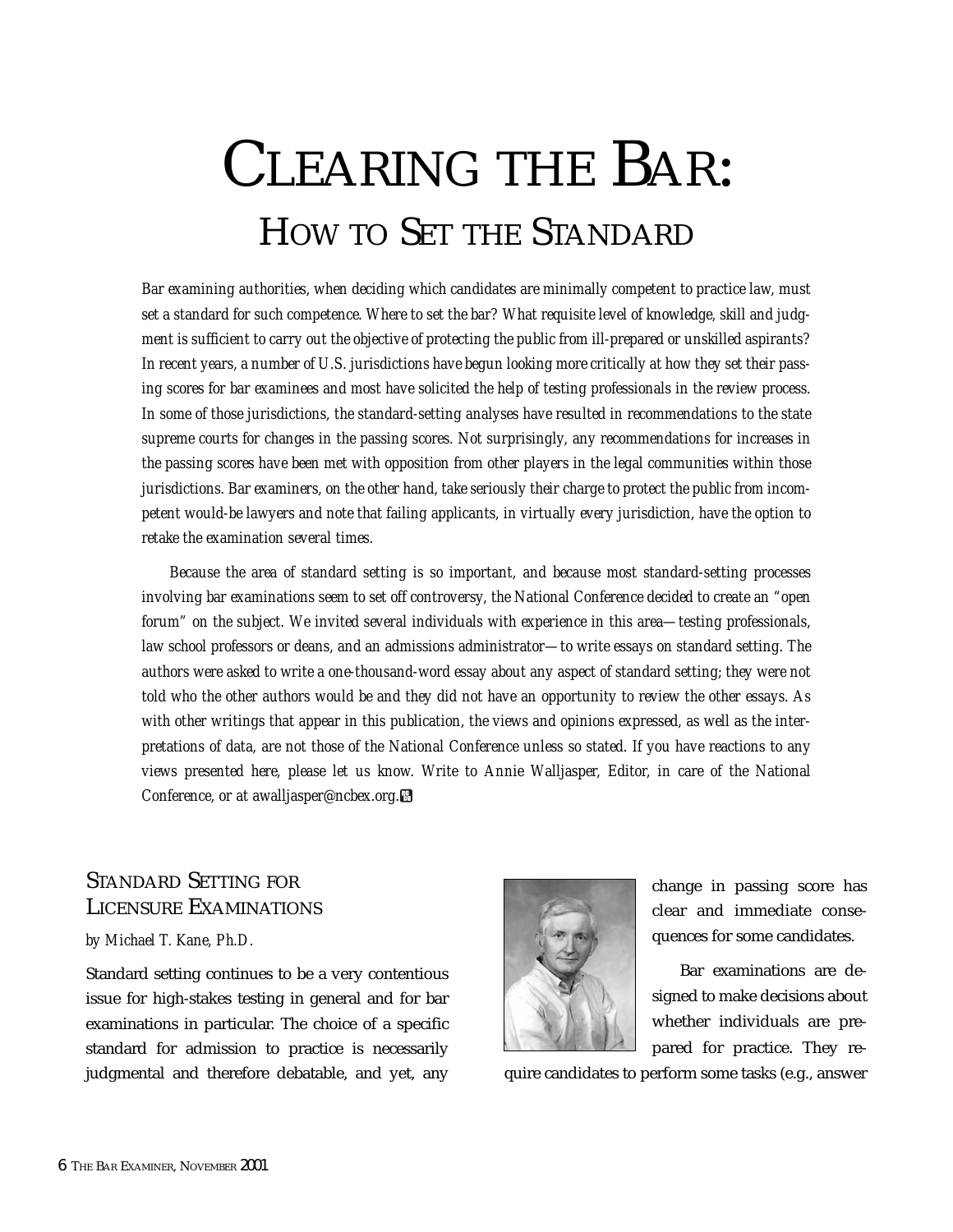multiple-choice or essay questions), which assess the knowledge, skills, and judgment (KSJs) needed in practice. The justification for using scores on the examination to make decisions about admission to practice involves a chain of inference leading from a test score to conclusions about achievement on the KSJs, and thence to conclusions about readiness for practice.

#### *Standard-Setting Methods*

All standard setting relies on judgment, and the available standard-setting methods can be divided into two broad categories, *test-centered methods* and *examinee-centered methods*, based on the kind of judgment employed.<sup>1</sup> In test-centered methods, generally used for multiple-choice tests, panelists make judgments about test items. For example, in the Angoff procedure (the most commonly used test-centered method), panelists are asked to decide on the probability, called a *minimum pass level*, or MPL, that a hypothetical, minimally competent candidate would answer each item correctly. The MPLs are then summed across items to get the passing score on the test.

In the examinee-centered methods, used more often for essay and performance tests, panelists make judgments about whether or not examinees have the KSJs needed in practice, based on a sample of their performance. The passing score is then chosen so that it differentiates between the two groups as well as possible. The classic example of an examinee-centered method is the contrasting-groups method, in which panelists categorize examinees into two groups, those who have met the requirements and those who have not met the requirements. The passing score on the examination is then chosen to differentiate between these two groups.

#### *Criteria for Standard Setting*

Performance standards and passing scores have been accused of being arbitrary in two senses. First, the imposition of a specific cutpoint on a continuous scale is always somewhat artificial. Candidates with scores just above the passing score are not much better prepared than those with scores just below the passing score. This kind of arbitrariness, however, is inevitable whenever pass/fail decisions are based on a continuous score scale.

A second and potentially more serious concern is the articulation of the performance standard. In some cases it is fairly easy to specify an appropriate standard, given the goals and the context of the decision to be made. For example, a requirement that a passenger ship have at least as many life jackets as it has passengers and crew is clearly justified by a desire for safety, and the number of life jackets required is determined by the number of people on the ship. The standards for admission to a profession are not so easy to define. Given the wide range of contexts in which practice occurs, the passing score for a licensure examination is much harder to determine than the number of life jackets needed on a ship.

Current testing guidelines suggest that bar examiners should strive for a passing score that is "high enough to protect the public but not so high as to be unreasonably limiting"<sup>2</sup> and that "depend[s] on the knowledge and skills necessary for acceptable performance in the profession."3 By linking the passing score to accepted standards of practice in the legal profession, the standard can be justified as having a "rational connection with the applicant's fitness or capacity to practice."4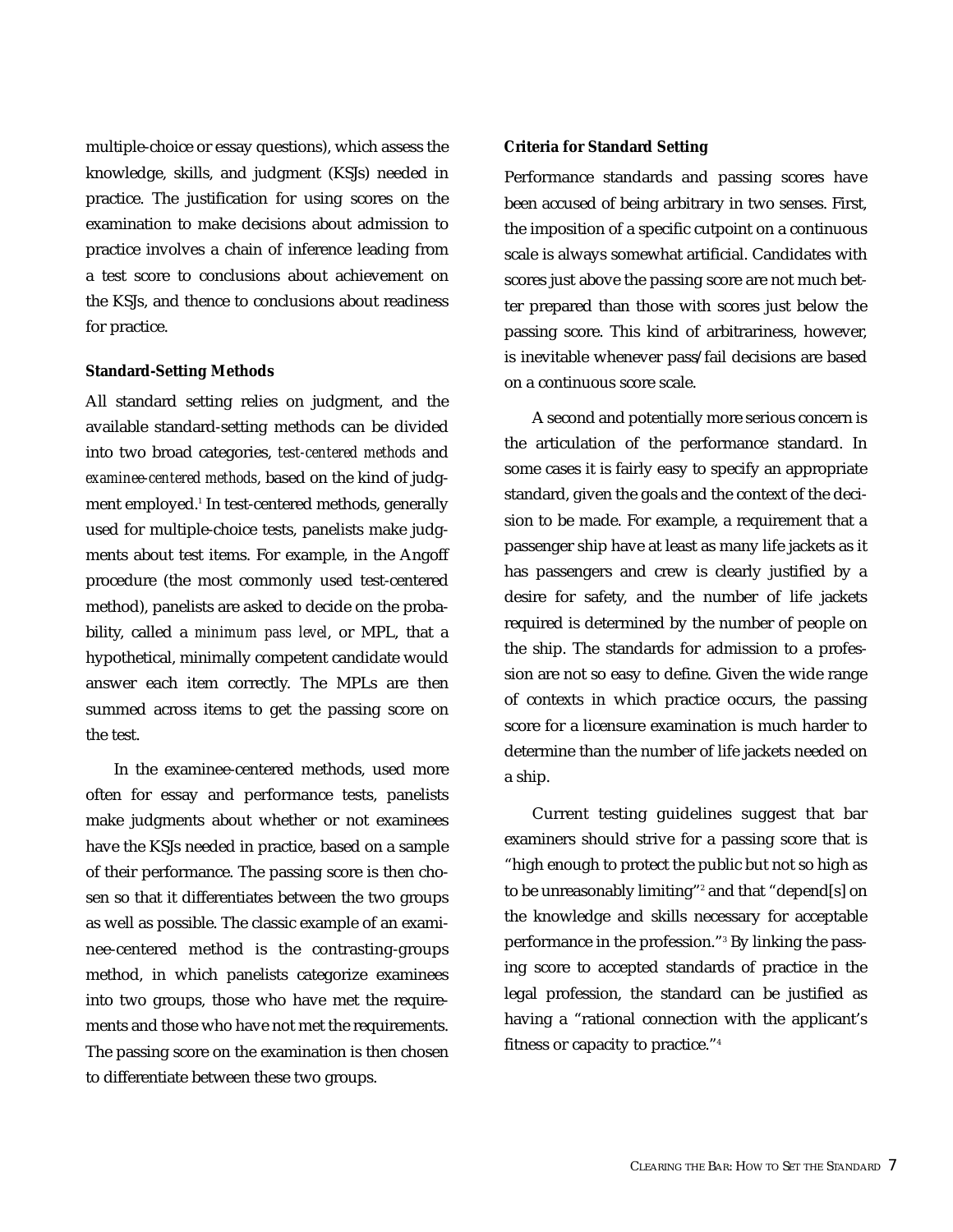To the extent that panelists have experience in evaluating performance in the profession, it will generally be in evaluating extended performances on professional tasks in practice situations. Therefore, if standard setting is to be based on the evaluation of candidate performance against accepted standards of practice, an examinee-centered approach seems preferable to a test-centered approach.

# *Implementation of Examinee-centered Standard Setting*

Many issues in standard setting are still under debate, but it is possible to suggest how some generally accepted guidelines might apply to an examinee-centered standard-setting study for a bar examination. At least five aspects of an examinee-centered study have a direct impact on the passing score: (1) the choice of panelists; (2) the specification of the performance standard; (3) the training of panelists; (4) the choice of examinee performances to be evaluated; and (5) the implementation of data collection and analysis procedures. It is necessary that all of these issues be addressed in an appropriate way for the resulting passing score to be defensible.<sup>5</sup>

First, all standard-setting methods involve judgments and therefore all require qualified panelists. The panelists in an examinee-centered study must have enough technical expertise to evaluate candidate performances. Familiarity with the population of candidates for admission to legal practice and with the work of newly admitted lawyers should help to keep the standard realistic. In setting standards for a bar examination, good pools of potential panelists would include practicing lawyers who supervise newly admitted lawyers, law school faculty who are also involved in practice, and judges who regularly see the work of newly admitted lawyers. The number of panelists should be large enough to achieve an acceptably small standard error for the resulting passing score (probably 10 to 20 panelists). It is useful to employ two or more independent panels as a check on the reliability of the results.

Second, at the beginning of the standard-setting process, the panelists are expected to reach some level of agreement on a *performance standard* describing the level of competence required for entry-level practice, which is then used to identify an appropriate *passing score*. The initial statement of the performance standard can be refined during the study, but it is important to start with a clear focus. The performance standards are likely to be most defensible if they are clearly linked to generally accepted standards of practice.

Third, the panelists should get thorough training on what they are expected to do. Training should continue until both the panelists and those conducting the study are satisfied that the panelists are comfortable with the performance standard, the assessment tasks, and the process to be used in translating the performance standard into a passing score. Previous experience in scoring examinations is useful but not sufficient.

Fourth, in an examinee-centered study, panelists evaluate a sample of performance for each examinee included in the study against the performance standard. The sample of examinees should be large enough (probably 50 or more) to provide stable estimates of the passing score. The sample of performance for each examinee should be extensive enough (e.g., three or four essays) to provide panelists with a good indication of whether or not the examinee has met the performance standard.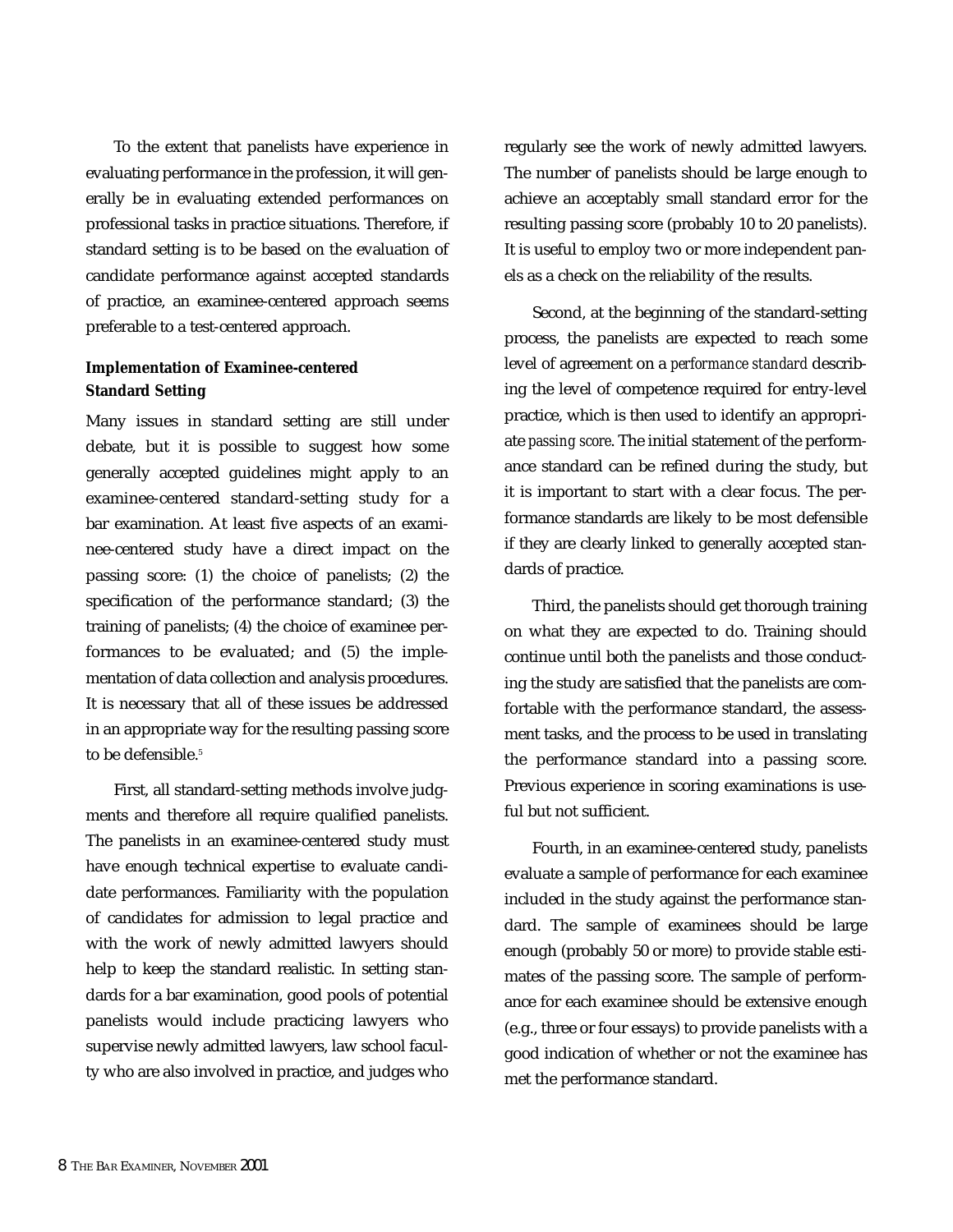Fifth, standard-setting studies generally take from two to three days, with most of the first day devoted to orientation and training. The panelists then evaluate performances in batches, usually with discussion of their decisions after each batch. Panelists generally get to review and revise their decisions before the passing score is finalized, and are often provided with feedback on the consequences of their decisions, if such data are available. As an additional check on the design and implementation of the standard-setting process, the panelists are asked to evaluate the standard-setting process and its outcome.

#### *Concluding Remarks*

Given the way bar examinations are used to make decisions, it is necessary to have a specific passing score. The aim is to provide adequate protection to the public, while not subjecting candidates to arbitrary requirements, and therefore, the choice of a passing score on a bar examination is a matter of public policy. This policy is articulated in the performance standard and implemented through the passing score.

## ENDNOTES:

- 1. R. M. Jaeger, *Certification of Student Competence*, in R. L. Linn (Ed.), EDUCATIONAL MEASUREMENT (3rd ed.) 485-514 (1989). New York: American Council on Education and Macmillan.
- 2. American Educational Research Association, American Psychological Association, and the National Council on Measurement in Education, THE STANDARDS FOR EDUCATIONAL AND PSYCHOLOGICAL TESTING 157 (1999).
- 3. *Id.* at 162.
- 4. K. M. Pyburn, *Legal Challenges to Licensing Examinations*, EDUCATIONAL MEASUREMENT: ISSUES AND PRACTICE*,* 9(4), 5-6 at 14 (1990).
- 5. *See* G. Cizek, STANDARD SETTING: CONCEPTS, METHODS, AND PERSPECTIVES, Lawrence Erlbaum (2001). This book of readings provides current views on a wide range of issues in standard setting.

MICHAEL T. KANE, PH.D., is the Director of Research for the National Conference of Bar Examiners. Before he joined the Conference, Kane was a faculty member in and chair of the Department of Kinesiology at the University of Wisconsin-Madison. At UW-Madison, Kane taught courses in measurement theory and practice and conducted research in educational measurement. He is a frequent speaker on psychometric topics, and he consulted regularly with the National Conference on testing issues before joining the organization. Earlier in his career, Kane was a senior research scientist at ACT, Inc., in Iowa City, Iowa; at ACT he provided psychometric consultation and support for ACT resident and contract programs, developed procedures for programs and services, and conducted research on psychometric topics. Kane received a Ph.D. in education and an M.S. in statistics, both from Stanford University, and a B.A. and M.A. in physics from Manhattan College and SUNY, Stony Brook, respectively.

# RAISING THE BAR: LIMITING ENTRY TO THE LEGAL PROFESSION

#### *by Deborah Jones Merritt*



The 1990s witnessed the best of times and the worst of times for bar examinees. First the good news: Examinees who took the Multistate Bar Examination (MBE) during the last decade of the twentieth century registered higher scores than

those who preceded them. Nationwide, mean scaled scores on the MBE rose during the last sixteen years, from a July mean of 139.2 in 1984 to a July mean of 142.0 in 2000. In 1994, the July mean reached 145.2 and since then, July means have remained at 142.0 or above. Similar gains have occurred in February scores, although those scores are lower than July scores each year.<sup>1</sup>

Because scores from the multistate exam are equated over time, these numbers demonstrate an absolute rise in the quality of bar applicants—as measured by the exam itself. The MBE does not suffer from grade inflation. Examinees who took this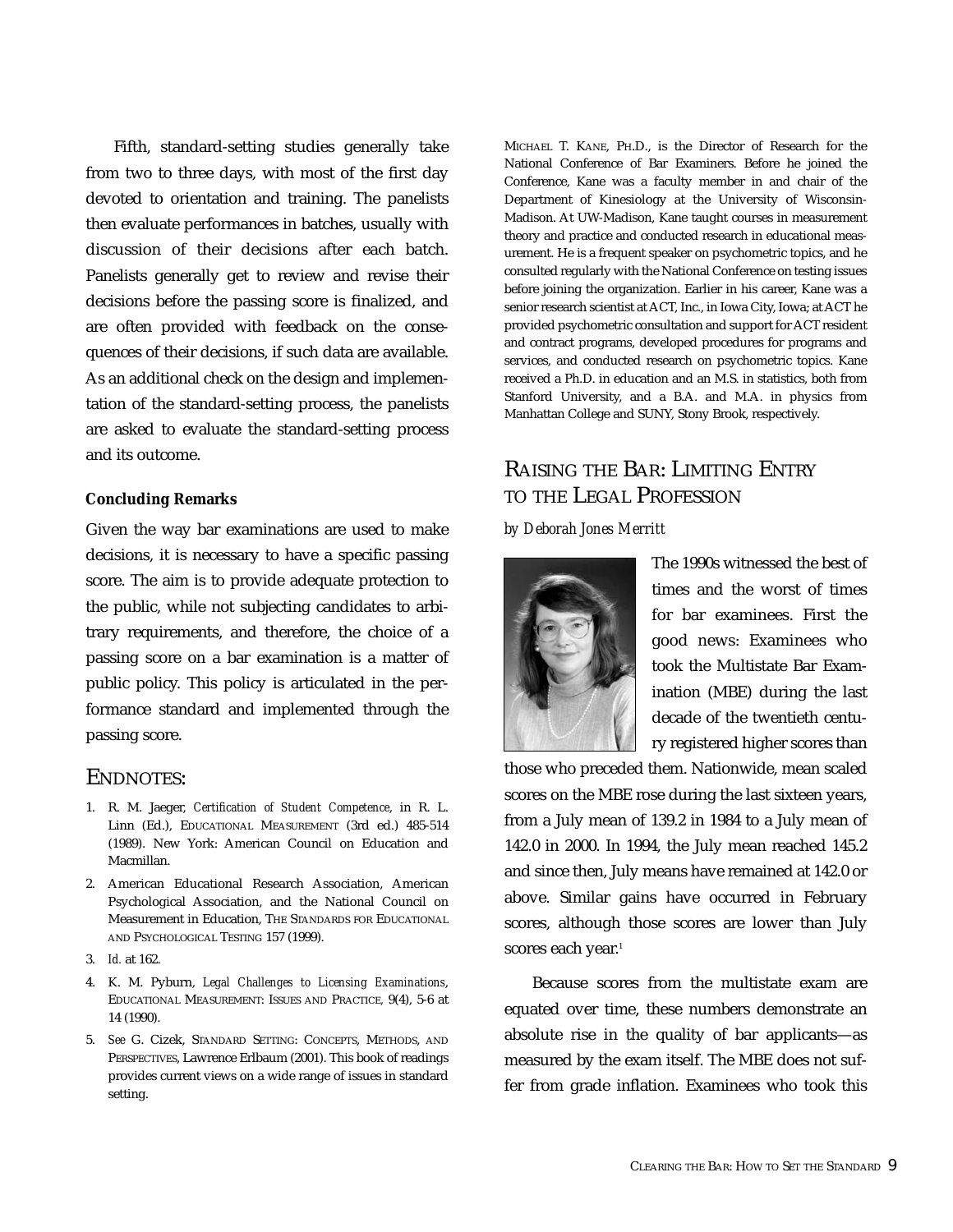test during the last decade are more competent, as measured by the MBE, than those who took the exam during the preceding ten years.

More good news: At the same time that applicant quality has risen, aspiring attorneys have become more racially diverse. In 1984, less than nine percent of that year's law graduates were people of color. By 1999, that percentage had more than doubled, with students of color earning nineteen percent of all law degrees nationally.<sup>2</sup>

But now the bad news: Rather than welcoming these diverse, talented applicants to the profession, more than a dozen states have raised the scores needed to pass their bar exams in the past ten years.<sup>3</sup> These actions excluded from the profession individuals who were more competent—and more diverse4 —than attorneys admitted during the previous decade. About one-third of exam takers from ABA-accredited law schools now fail the bar exam each year.<sup>5</sup>

Some states raised their passing scores by fiat, with little investigation or explanation.<sup>6</sup> Others attempted to set scores more scientifically, but used a flawed method designed by consultant Stephen Klein.7 Lowell Hargens, Barbara Reskin, and I have explained the flaws in that method at greater length elsewhere,<sup>8</sup> but I review them briefly here.

The heart of Klein's method uses ratings from expert panelists to estimate the percentage of passing essays on a recent administration of the state's bar exam. The process then equates the percentage of passing essays with the percentage of passing bar exams in that year. Finally, Klein determines the passing score that would have generated that percentage of passing exams—and recommends that the

state adopt a score similar to that one.<sup>9</sup>

Klein's method stumbles on the assumption that the percentage of passing essays equals the percentage of passing bar exams. This assumption would be plausible if each essay on the bar exam measured the same competency, such as general problem-solving skill. One could then assume, as Klein does, that each essay score represented an independent measure of that single skill.

But essay questions on the bar exam measure much more than general problem-solving ability. Each question also measures competence in a specialized—and different—field of law. Exam takers who fail one essay do not necessarily fail other essays. Indeed, analysis of actual scores from a recent bar exam in Ohio demonstrated that essay scores show **low** inter-question correlations.<sup>10</sup> Because bar exam essays tap different competencies, and because most states allow applicants to fail several essays without flunking the bar,<sup>11</sup> the percentage of passing *essays* among each group of applicants has no necessary relationship to the percentage of passing *exams* completed by those applicants. Klein's standard-setting method founders on this fundamental flaw.

Klein's method might work if experts participating in his studies were asked to evaluate the entire package of essays written by an applicant—or if the process added both expert judgments about the number of essays that a minimally qualified applicant must pass and data about the distribution of passing and failing essays among applicants. In its current form, however, the method generates an arbitrary passing score.

Careful standard setting for the bar exam, incorporating the views of experts drawn from diverse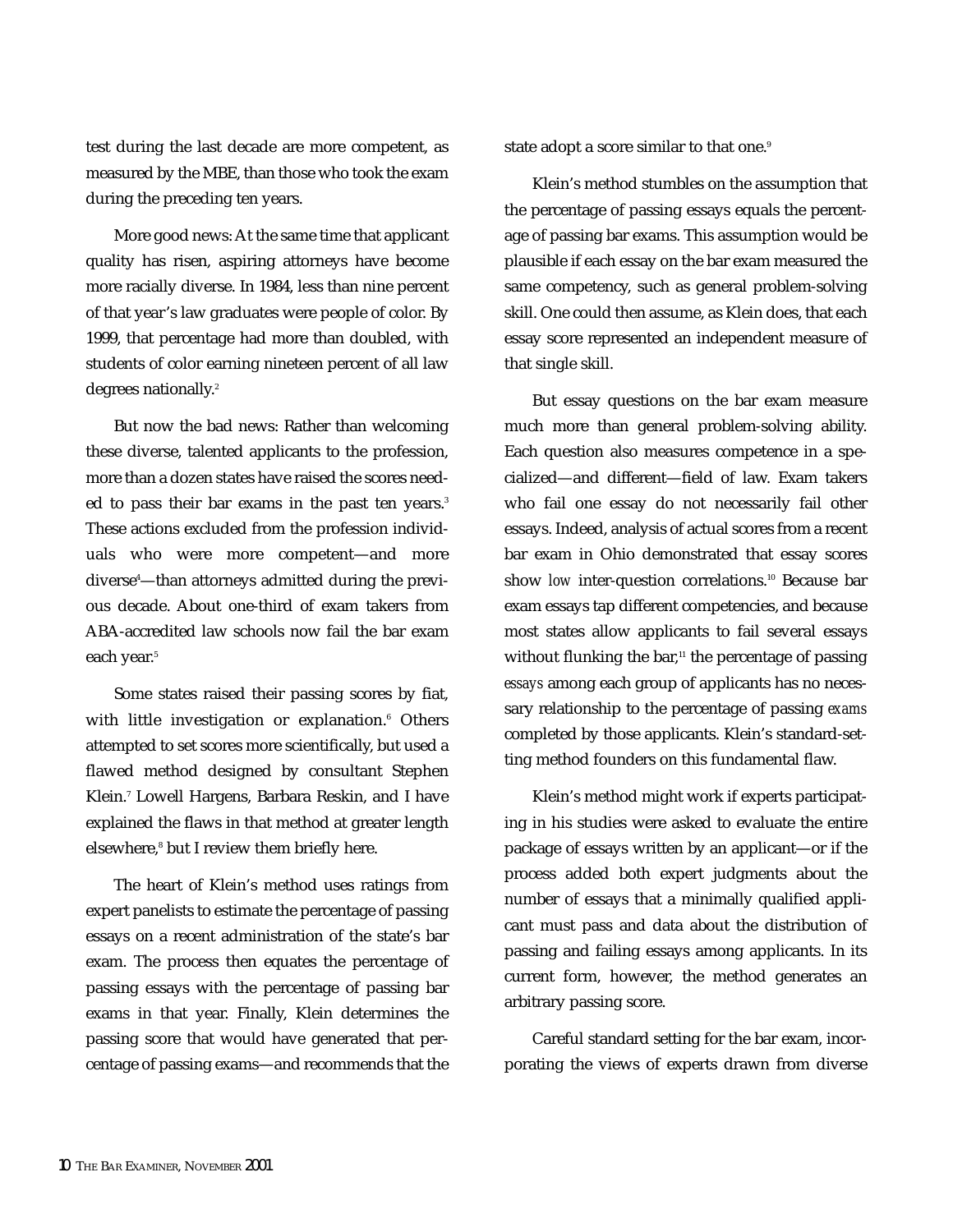fields of the profession, is desirable. Indeed, properly designed exercises probably would demonstrate that the passing score currently is too high in many states. But standard-setting processes must pass expert scrutiny and make realistic assumptions about the bar exam.

Standards must also accord with common sense. Current standards, which fail one-third of examinees graduating from accredited law schools, don't pass the common-sense threshold. The American Bar Association applies rigorous rules to accredit law schools. Law students are a select group with premium qualifications. And legal education has become increasingly demanding in recent years. Professors who once administered a single exam at course's end are now assigning research papers, negotiation exercises, and midterms. An exam that flunks one out of every three students completing this rigorous threeyear curriculum defies common sense.

Most regrettable of all, recent rises in bar passing scores have excluded increasingly diverse applicants from the profession. Because MBE scores are equated from year to year, and most states scale raw essay scores to the MBE, the rise in passing scores represents an absolute increase in the competency demanded of examinees—not a correction for some type of grade inflation. Examinees in many states must display a higher level of competence today than their peers demonstrated ten or twenty years ago.

Why does a group of applicants that is one-fifth nonwhite have to show a higher level of competence than their mostly white predecessors displayed twenty years ago? Advocates of higher passing scores have not answered this troubling question. Minority applicants don't need special standards to

pass the bar exam, but they shouldn't have to face a rising hurdle.

Bar exams protect the public from incompetent attorneys, but they also restrict competition and hamper the diversification of our profession. Recent increases in passing scores have served the latter, ignoble ends without sufficient evidence that they were necessary to achieve the former, noble one. It's time to reverse recent increases in the passing score and to search for standards that protect the public while treating today's bar applicants fairly.

# **ENDNOTES**

- 1. All figures in this paragraph are drawn from *2000 Statistics*, 70 BAR EXAMINER 2 at 6, 21 (2001).
- 2. In 1984, law schools awarded 36,687 J.D. degrees; 3,169 or 8.6 percent went to minority graduates. In 2000, schools granted 38,157 J.D. degrees; 7,391 or 19.4 percent of the graduates were minorities. *J.D. Degrees 1984-2000 (Total/Women/Minorities), http://www.abanet.org/legaled/statistics/jd.html.*
- 3. States that have raised their passing scores include Arizona, Georgia, Illinois, Kansas, Maine, Missouri, Nebraska, North Carolina, Ohio, Oklahoma, Pennsylvania, Rhode Island, Texas, and Wisconsin. Other states have implemented more complex changes that may have had the effect of making bar passage more difficult. Only one state, New Mexico, plainly lowered its passing score during the 1990s. Two others, Mississippi and New Jersey, both raised and lowered their passing scores with the net effect unclear. Pennsylvania (which raised its score earlier in the decade) is considering a possible decline, although not below the 1990 level.
- 4. The precise racial composition of applicants in the "new fail zone," i.e., the group of those who fail today's bar exams but would have met previous passing scores, is unknown. But given the dramatic increase in minority applicants since 1984, it is almost certain that *every* stratum of bar applicants including those falling in this zone—is more diverse today than it was in 1984. Thus, whether minority applicants make up five percent, ten percent, or 50 percent of the "new fail zone," that percentage almost certainly is higher than the percentage of minorities in that zone fifteen years ago.
- 5. *2000 Statistics*, 70 BAR EXAMINER 2 at 6, 10 (2001).
- 6. The Illinois Supreme Court, for example, raised the passing score on its bar exam without inviting public comment or revealing the method by which it had chosen the new passing score. See, e.g., Chris Klein, *Illinois Deans' Dilemma-Is the Bar*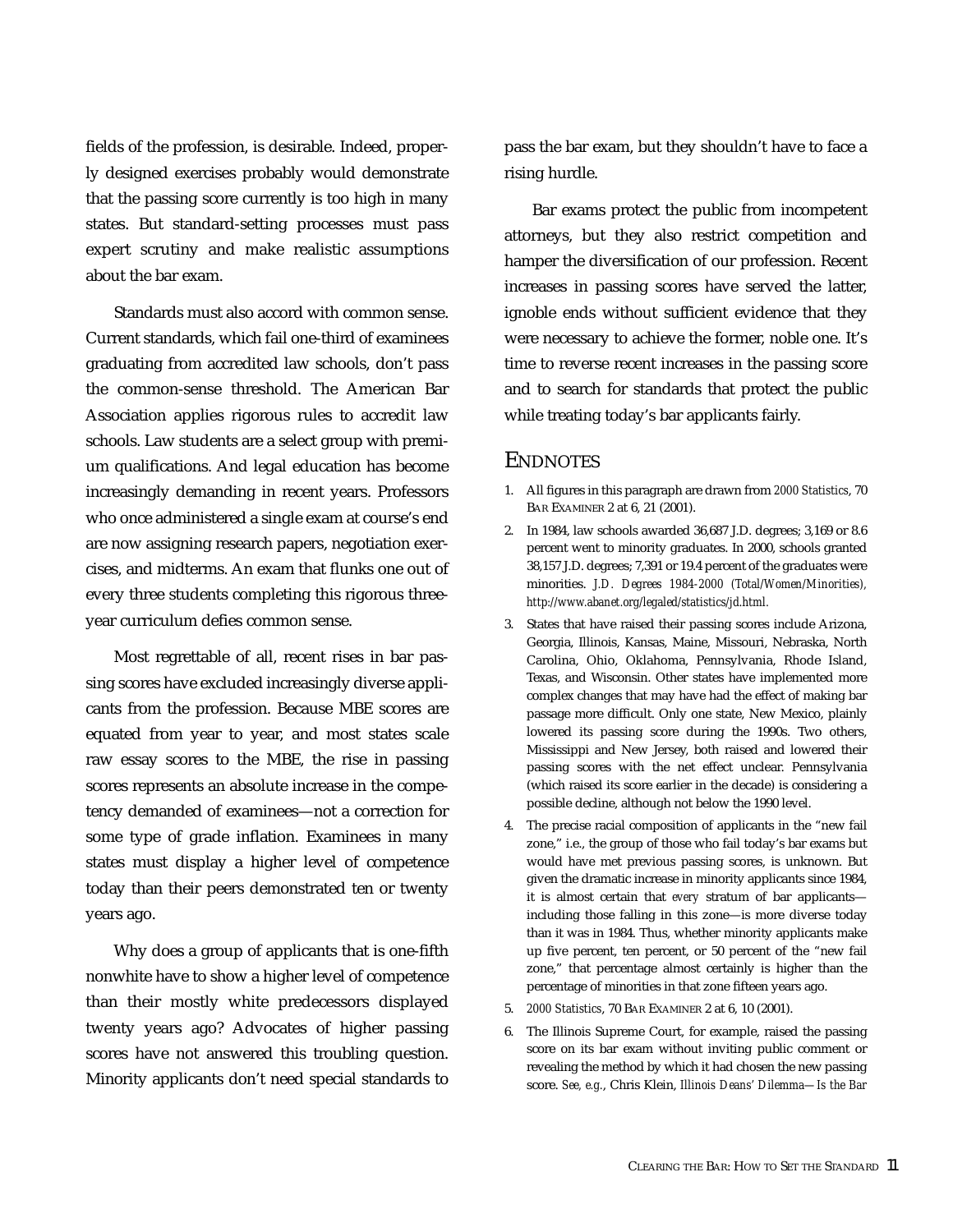*Exam (A) Sentry or (B) Aptitude Test?*, NAT'L L.J., Dec. 30, 1996, at A16; Jackson Williams, *Irreconcilable Principles: Law, Politics, and the Illinois Supreme Court*, 18 N. ILL. U. L. REV. 267, 318 (1998).

- 7. Klein first described his process in 1986 as one he had used to recommend a new passing score for the Puerto Rico bar exam. Stephen P. Klein, *On Testing: Establishing Pass/Fail Standards*, 55 BAR EXAMINER 3 at 18 (1986). More recently, he has used the process to recommend passing scores for the Ohio, Florida, Minnesota, New York, and Pennsylvania bar exams. See, e.g., Stephen P. Klein, *Panelist and Reader Judgments Regarding the* Passing Score on the Florida Bar Exam (Aug. 12, 1999); Stephen P. Klein, *Panelist and Reader Judgments Regarding the Passing Score on the Minnesota Bar Exam* (Feb. 10, 1998); Stephen P. Klein, *Independent Panelist and Reader Judgments Regarding the Passing Score on the Ohio Bar Exam* (Jan. 5, 1996).
- 8. Deborah J. Merritt, Lowell L. Hargens, & Barbara F. Reskin, *Raising the Bar: A Social Science Critique of Recent Increases to* Passing Scores on the Bar Exam, 69 CINCINNATI L. REV. 3, 929 (Spring 2001).
- 9. In addition to gathering information from expert panelists, Klein estimates the percentage of passing exams from post hoc judgments by actual exam graders. Those estimates, however, contain the same flaw as the one affecting estimates derived from the expert panels. Klein also compares the passing score in each state to that in other states. For a more detailed description of his process, see Merritt, Hargens, & Reskin, *supra* note 8, at 941-49.
- 10. Merritt, Hargens & Reskin, *supra* note 8, at 953-55.
- 11. Analyses of actual scores from one state, Ohio, show that the overwhelming majority of candidates fail some essay questions—and that minimally competent candidates fail multiple essay questions. *See* Merritt, Hargens & Reskin, *supra* note 8, at 959. States that require candidates to pass a minimum number of essays, moreover, tend to require candidates to pass just over half of the essays. Delaware, for example, which ranks with California as one of the toughest bar exams in the nation, allows passing candidates to fail five of its twelve essays. Rhode Island, which also maintains one of the nation's highest passing scores, likewise allows passing examinees to fail five out of twelve essays.

DEBORAH JONES MERRITT is the Director of the John Glenn Institute for Public Service and Public Policy at The Ohio State University, as well as the John Deaver Drinko/Baker & Hostetler Chair in Law and an adjunct professor of sociology. Merritt graduated from Harvard College *summa cum laude* in 1977 and Columbia Law School in 1980. While at Columbia, she was managing editor of the *Columbia Law Review*, earned the distinction of James Kent Scholar, and won the Robert Noxon Toppan Prize.

After graduation, Merritt clerked for Judge (now Justice) Ruth Bader Ginsburg on the Court of Appeals for the District of Columbia Circuit and for Justice Sandra Day O'Connor on the Supreme Court of the United States. Merritt joined the law faculty at the University of Illinois in 1985 and moved to Ohio State in 1995. She has published widely on issues of federalism, equality, affirmative action, health and technology, legal education, tort reform, and law and social science. Much of her work has focused on public policy issues, and she has made numerous presentations to judges, legislators, and other policymakers. Merritt has also cotaught courses in Europe with both Justice Ginsburg and Justice O'Connor. She was appointed Interim Director of the John Glenn Institute in July 2000, and became Director in November 2000.

# SETTING BAR EXAM PASSING SCORES AND STANDARDS

#### *by Stephen P. Klein, Ph.D.*



Before there was a Multistate Bar Exam (MBE), states asked their bar examinees several essay questions and then passed the candidates that had average scores of "70" or higher. Unfortunately, the difficulty of achieving a "70" could vary

substantially from one administration of the exam to another due to differences in the average difficulty of the questions, differences in the leniency with which the answers were graded, or both.

Most states now address this problem by "scaling" their essay scores to the MBE's point system and basing the pass/fail decision on the sum of a candidate's MBE and essay scale scores. Most states also initially set the total scale score needed for passing so that it would correspond to about the same standard as that used before they began scaling.

Almost all states use a standard that they believe will screen out the candidates who are not yet "minimally competent" to practice. However, what constitutes minimum competency varies tremendously across states. To illustrate, Florida's and New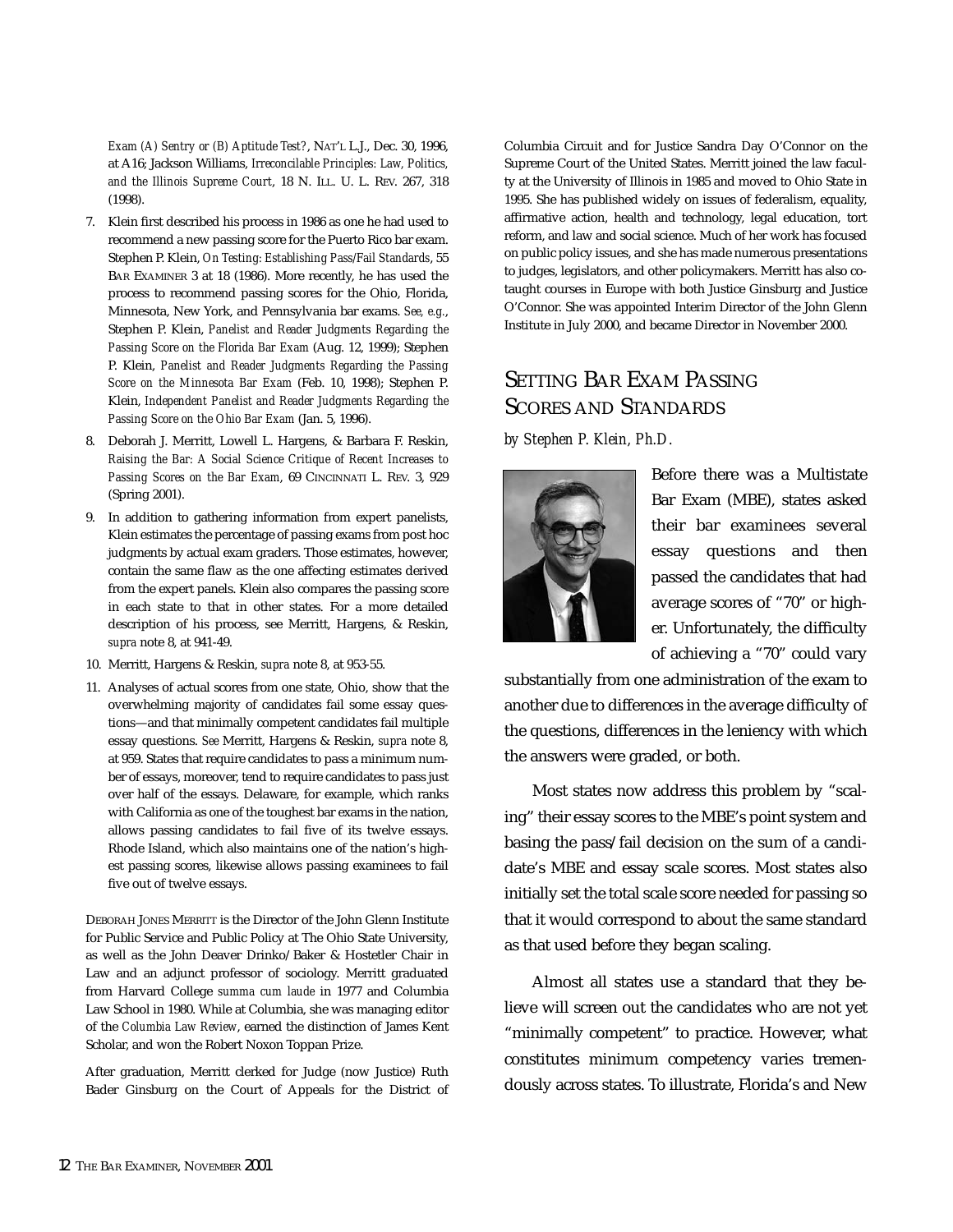York's passing rates would drop about 30 percentage points if they suddenly adopted Delaware's standard, and California's rate would increase about 35 percentage points if it used Minnesota's or New Mexico's standard.

Several factors may affect a state's standard, including what it considers to be the level of proficiency that is necessary to begin practicing, whether the passing rate is publicly acceptable, and the expected effect on minority applicants. Candidate ability may matter too, and this varies greatly across states just as it does among law schools. Because of this variation, states with similar passing standards may have different passing rates and those with similar rates may have different passing standards. Hence, one cannot gauge a state's standard from its passing rate. State policies regarding section weighting, rereading, rounding, and score banking and transfer also may affect standards as can the relationship between a state's MBE and essay scores.<sup>1</sup>

A state's standard for passing an essay question may not coincide with its standard for passing the entire exam. For example, California instructs readers to assign a score of 65 to an answer that is a borderline pass, the readers are given detailed descriptions of the characteristics of the answers that fall at this and other score levels, and seasoned graders train and supervise the readers in how to use these standards. Nevertheless, the percentage of candidates having an average essay score of 65 or higher is about 10 percentage points less than the percent passing the whole exam. Thus, if California based its pass/fail decisions on this standard, as Merritt and her colleagues have suggested,<sup>2</sup> then California's bar passage rate would *drop* about 10 percentage points. California's use of the MBE and scaling prevent this from happening.

During the past decade, more than a dozen states raised the score they require for passing the bar examination. Ohio did this in part through the use of a method I recommended. All of the other jurisdictions that raised their passing scores relied on a variety of other procedures. Thus, contrary to Merritt's contention, the trend toward higher passing scores was not driven by any one standard-setting method. At least some bar examiners recommended raising cut scores because of concerns about possible score inflation on the MBE. Inflation could occur if students are receiving more practice in taking multiple choice exams in law school or if bar exam preparation courses are able to raise MBE scores without a corresponding improvement in the candidates' legal skills and knowledge. Such inflation would not be detected or corrected by the MBE's equating process. Thus, some states may have raised *passing scores* just to maintain the same *performance standards* as they used in the past.

The states that raised passing *scores* have not experienced the drops in passing *rates* that might otherwise be projected, perhaps because higher standards motivate students to be better prepared. For example, before Ohio raised its standard, its mean MBE score was well below the national average on every administration of the exam, but since it raised its standard, Ohio's mean has always been at or above the national average. There also is a critical distinction between the percent passing on a given administration and the percent eventually passing after one or more attempts. An increase in standards may affect the former rate without affecting the latter one. And it is the eventual rate that determines how many minority and non-minority candidates are licensed to practice.

I use a standard-setting method<sup>3</sup> that focuses on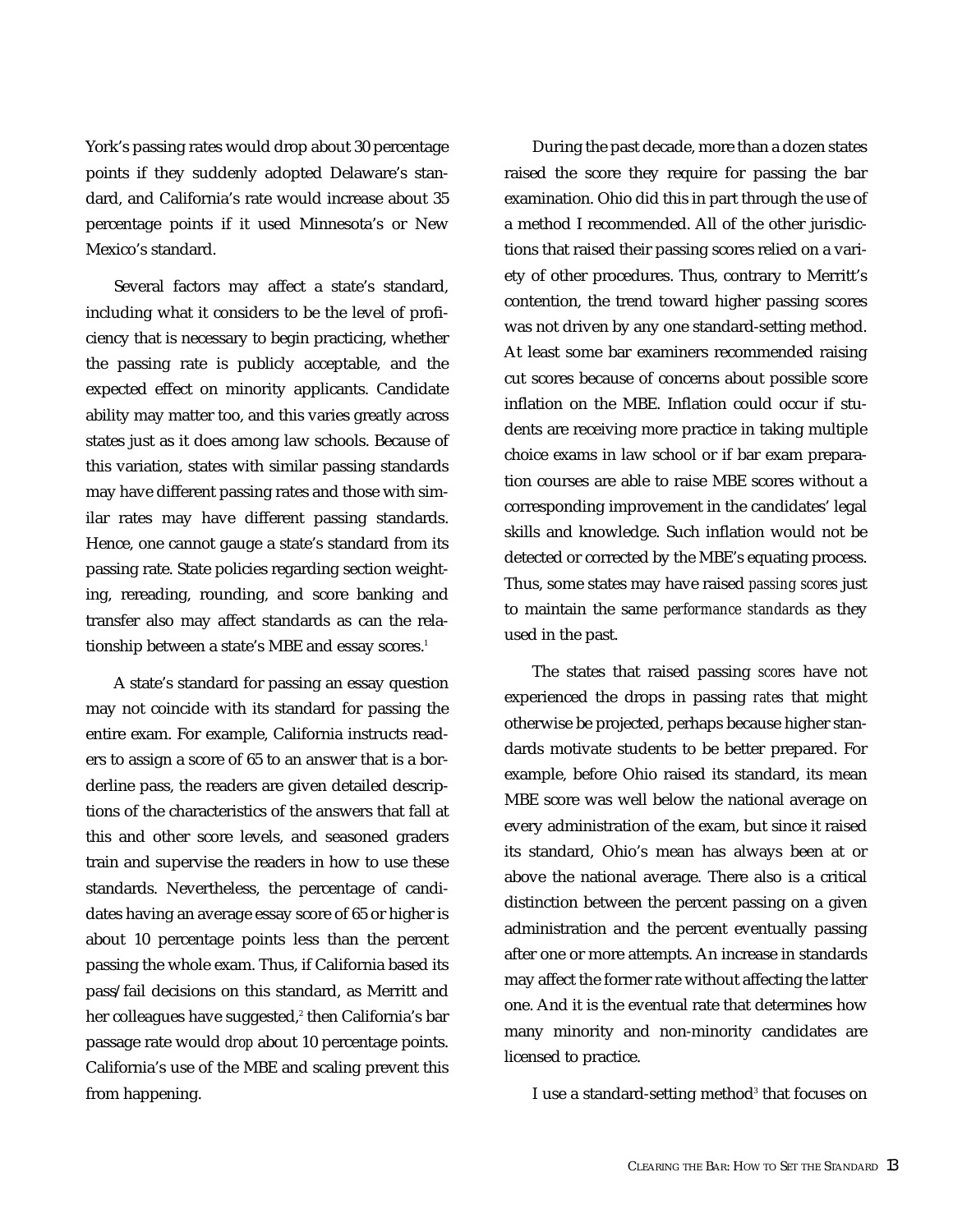the essay and performance test sections mainly because lawyers consider these sections to be the most valid parts of the exam. This method, which is similar to an approach suggested by Plake and Hambleton,<sup>4</sup> begins by discussing the factors standard setters should consider. For example, candidates are not expected to be experts in the subjects tested, they are taking the exam without resource materials or assistance, and they are under strict time limits and intense pressure.

The orientation of panelists to the standard-setting process also includes noting that no test is perfect. Some candidates who fail deserve to pass and vice versa. However, passing those who should fail is the more serious error because candidates who pass can practice without supervision as soon as they are licensed. Errors in the other direction are correctable by having candidates retake the exam, albeit several months later. Licensing boards must protect both the public and the candidates, but the public's needs come first.

The next step in my method involves the panelists' discussing what a passing answer to their assigned question should entail. They then evaluate a sample of answers that are drawn from the full range of quality in their state and assign a passing or failing status to each of these answers. Panelists do this independently to prevent a few of them from exerting undue influence over others. They do not know the scores that were assigned to these answers by the regular readers and they can pass as many answers as they wish. Some standard-setting methods inform panelists about how their initial judgments would affect the percent passing and then let them change their evaluations. I do not recommend doing this because it is tantamount to asking them to pick a passing rate.

The final steps in my method involve determining the reader-assigned score on each question that distinguishes between the answers the panelists did and did not pass, finding the average of these scores, and then identifying the total scale score that corresponds to this average.

The standard-setting methods I use are comparable to those suggested by other professionals in the field of testing, but are tailored to the particular needs of bar examiners. However, because there is no generally accepted way to set passing scores, there is no reason to rely on a single approach. That is why I encourage states to base decisions about passing scores on multiple sources of information (including the judgments of their regular readers and the standards used by other states) and to periodically review their standards and pass/fail rules.

## ENDNOTES

- 1. R.L Linn & L.A. Shepard, *Item-by-Item Standard Setting: Misinterpretations of Judge's Intentions Due to Less Than Perfect Item Intercorrelations*. Paper presented at the Large Scale Assessment Conference, Colorado Springs, Colo. (June 1997).
- 2. D.J. Merritt, L.L. Hargens, & B.F. Reskin, *Raising the Bar: A Social Science Critique of Recent Increases to Passing Scores on the Bar Exam*, 69 CINCINNATI L. REV. 3, 929 (Spring 2001).
- 3. S. Klein, *Establishing Pass/Fail Standards*, 55 BAR EXAMINER 3, 18- 30, (1986); S. Klein, *Setting Pass/Fail Standards on Constructed Response Licensing Tests*. Paper presented at the meetings of the National Council on Measurement in Education, Chicago, Ill. (April 1991).
- 4. B.S. Plake & R.K. Hambleton, *A Standard Setting Method Designed for Complex Performance Assessments: Categorical Assignments of Student Work,* EDUCATIONAL ASSESSMENT, 6, 197- 215 (2000).

STEPHEN P. KLEIN, PH.D., has consulted for the National Conference of Bar Examiners and more than two dozen state boards of bar examiners. He has also consulted for licensing and certification boards in accounting, actuarial science, dentistry, medicine, psychology, teaching, and other professions. He has testified as an expert in state and federal courts and was appointed by a federal judge to serve as the court's technical advisor.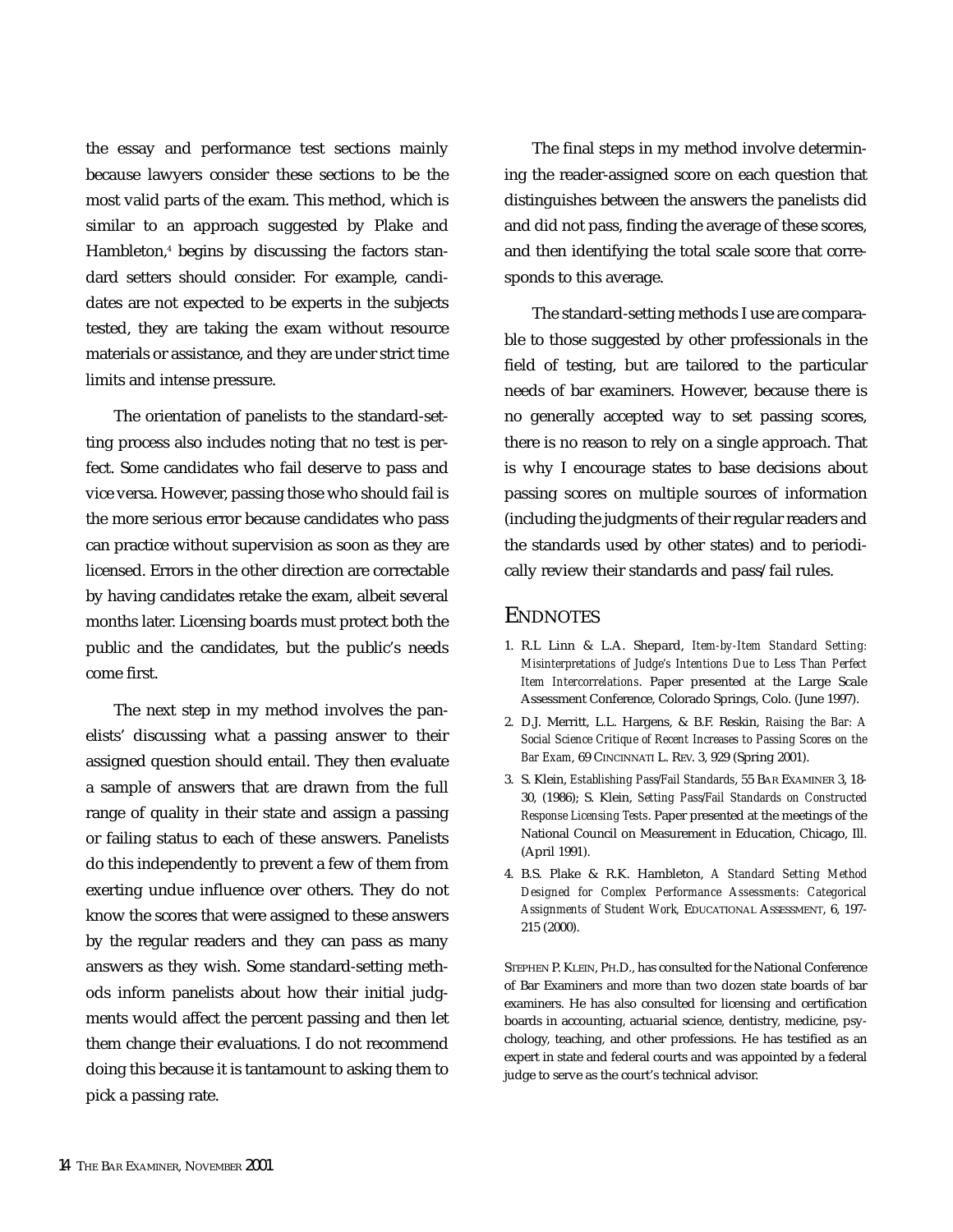In addition to providing consulting services, Klein is a Senior Research Scientist at RAND. Earlier in his career, Klein served as a research psychologist with the Educational Testing Service in Princeton, New Jersey, and as an associate professor in residence at UCLA. He received his B.S. from Tufts University and his M.S. and Ph.D. from Purdue University.

# STANDARD SETTING: THE IMPACT OF HIGHER STANDARDS ON THE QUALITY OF LEGAL EDUCATION

## *by Steven C. Bahls*



Setting the score necessary to pass a state's bar exam is one of the most difficult tasks facing bar examiners and state high courts. About five years ago, the Supreme Court of Ohio substantially raised the cut score for the Ohio Bar Exam-

ination. The result, as expected, was a significant reduction in the bar pass rate. This change in the cut score has affected the quality of legal education in Ohio, positively in some respects and negatively in others. The purpose of this essay is to identify the likely impact of changes in cut scores on the quality of legal education and to suggest ways to mitigate any negative impact.

## *Impact of Cut Scores on Admission and Retention Policies.*

Law schools are naturally concerned about the performance of their students on the bar exam. Few, if any, ABA-accredited law schools will admit students who are not likely to pass the bar exam. The new Ohio cut score influenced Capital University Law School, and other law schools in Ohio, to reduce the size of entering classes. To do so, however, is not without problems. It is difficult to predict, based on undergraduate GPAs, LSAT scores and other available information, who will fail the bar exam. In years past, a significant number of Capital law graduates with lower undergraduate GPAs and LSAT scores successfully passed the bar exam and developed distinguished legal careers. Today, many of these potentially strong future lawyers are being denied admission to law school because of the need to raise the median GPAs and LSAT scores of incoming students to improve bar performance.

Many law schools responded to an increase in the cut score by increasing academic attrition. Most law schools find a high correlation between law school GPA and bar performance. Law faculty have been more stringent in grading so that those students who are unlikely to pass the bar exam are excluded from law school under a school's academic policies regarding maintaining a minimum GPA while in law school. Of course, these policies also tend to exclude "late bloomers," who might be good lawyers, from continuing in law school.

# *Impact of Cut Scores on Law School Programs of Instruction.*

The decision to substantially increase the cut score in Ohio has strengthened the quality of legal education in some respects and weakened it in others. In states with high cut scores, law professors may be more demanding of their students and their students may therefore be better prepared; on the other hand, those law students will typically have more courses with multiple-choice exams and will take fewer clinical and perspective courses that may better prepare them for the realities of law practice.

At Capital University, law professors have responded to an increase in the cut score by demanding greater class preparation and by expecting better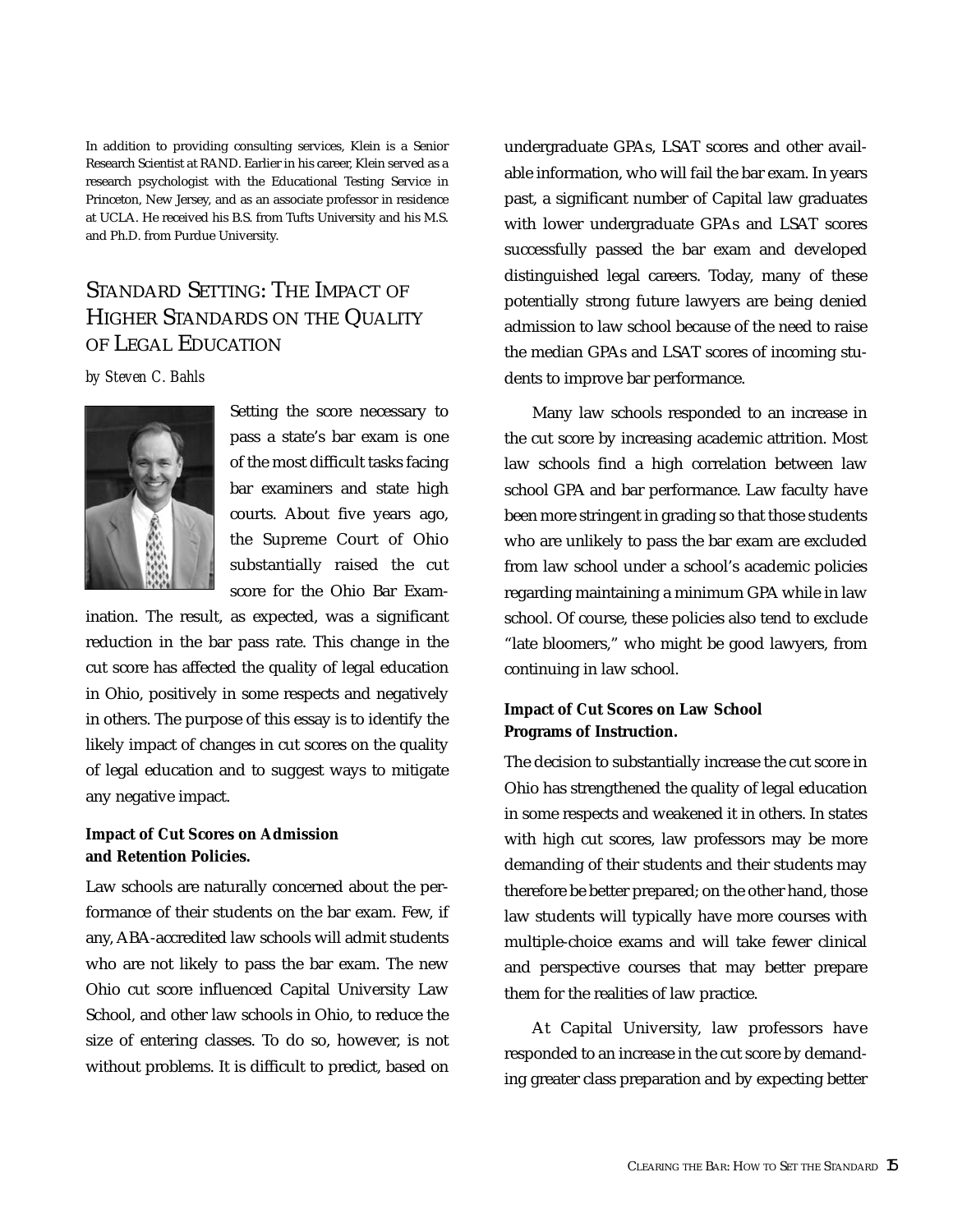performance on law school exams. Faculty at Capital have modified the curriculum to strengthen the legal writing program because of the belief that weak writing skills are a contributing factor to those who fail the exam. All of these changes have strengthened Capital's program of instruction.

Other changes have materially weakened our program. Law professors now give more multiplechoice exams. These exams do not test the critical skills of legal analysis and reasoning as well as essay exams do; judges and clients don't ask questions and then give the lawyer four or five answers to choose from. Instead, judges and clients ask open-ended questions, forcing lawyers to identify the salient facts, frame the issues and apply the law. Multiplechoice questions have inherent limitations in their ability to test these skills.

The increase in the cut score has resulted in increased enrollment in courses covered by the bar exam and soft enrollment in clinical, skills and perspective courses. Prior to the change in Ohio's cut score, students were more likely to take courses that would prepare them to be the best lawyers, including skills and perspective courses.

Finally, Capital, like others, has created a noncredit supplemental bar review course, focusing primarily on how to take exams. While the program is worthwhile in that it is designed to increase the bar passage rate, the funds could be much better invested in courses designed to train students in the skills and values that are critical to the legal profession.

#### *Impact of Cut Scores on Diversity.*

Prior to modifying cut scores, licensing authorities should consider the impact of the change on diversity within the profession. Though the Supreme Court

of Ohio has not traditionally maintained statistics on the bar performance by members of minority groups versus non-minority groups, individual law schools have. Virtually all Ohio law schools report that a far lower percentage of minority students pass the bar exam than majority students. Research is also needed on whether the bar exam has a disparate impact on individuals from lower socio-economic classes who have not had the benefit of the finest high schools and colleges. I do not suggest that we relax bar standards so all can pass. However, I do suggest that legal educators and bar examiners study whether otherwise qualified minority law students disproportionately fail the bar exam when higher cut scores are used.

#### *Reflections on Appropriate Cut Scores.*

Before formulating a new cut score, licensing authorities should engage in a dialogue with law school professors about the impact of the proposed change on the quality of legal education. They should discuss how bar exams should create incentives for rigorous education, without creating a set of circumstances that force law schools to "teach to the bar" at the expense of skills and values courses.

Each state should keep statistical data (by race, gender and age) about how different demographic groups perform on the bar exam. Law schools have made substantial strides in increasing diversity among future lawyers, but the bar exam remains a formidable barrier to the profession in realizing the diversity that is necessary for all segments of the public to have confidence in the legal profession. Licensing officials should seek to balance a demanding bar exam with the need to avoid creating artificial barriers to minority students who would otherwise have the credentials to be solid lawyers.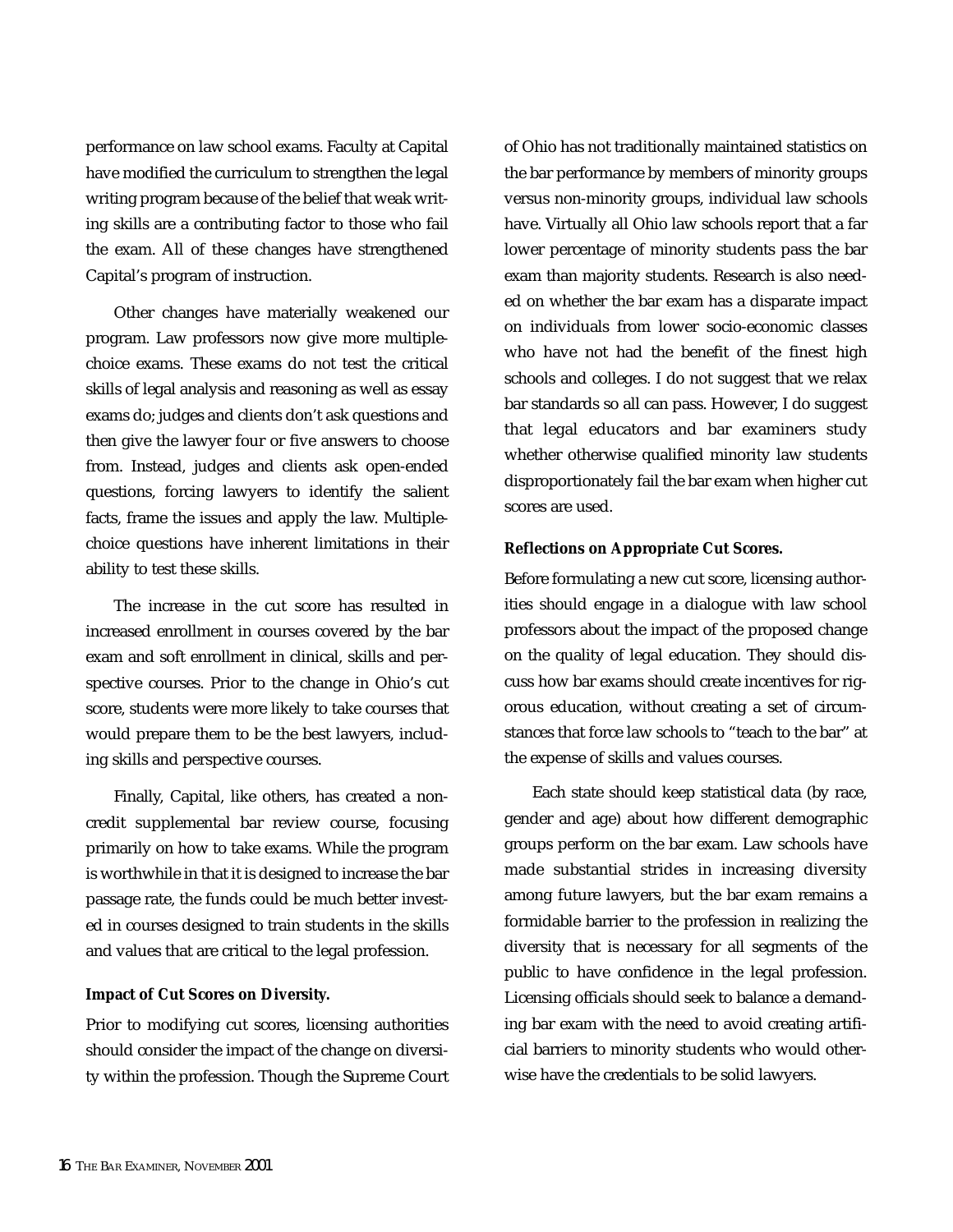Though I am not a mathematician or psychometrician, techniques used by several states to adjust cut scores appear to be quite soft, even though the techniques are shrouded in statistical analysis. All studies used by state licensing officials to adjust cut scores, that I am familiar with, have omitted what I consider to be the most important test—whether practicing attorneys can pass the exam under actual exam conditions using a new cut score.

When adjusting cut scores, states should consider modifying exams to focus more on lawyer skills and less on memorizing legal doctrine. At about the same time the Supreme Court of Ohio adjusted the cut score, it took two positive steps to improve the exam. First, it adopted the Multistate Performance Test, a performance-based exam component that focuses less on memorization and more on lawyer skills. Second, it reduced the number of subjects that the exam covered, thereby eliminating the need to memorize more law in the less important areas.

Finally, when adjusting cut scores, states should take steps to make exams fairer. In Ohio, for example, the Supreme Court has worked with law school professors to review the topics within substantive areas that are "fair game" on the bar exam. This exercise has the potential of eliminating those "oddball" questions that test obscure areas of the law. Similarly, bar examiners should always pre-test essay questions and hire question drafters who have demonstrated credentials in drafting quality exam questions.

Legal education is a continuum from law school, to licensing, to professional development after law school. Through open dialogue, law faculties and licensing authorities should work together to ensure a tough, but fair, bar exam designed to admit only qualified individuals, but not to unduly exclude law students who could be tomorrow's leaders.

STEVEN C. BAHLS is the dean of Capital University Law School. Before joining Capital, Bahls was a faculty member at the University of Montana School of Law where he served as an associate dean from 1991-94. He practiced law with Frisch, Dudek & Slattery, Ltd., of Milwaukee, Wisconsin, before he began his career in academia.

Bahls has written a number of articles for law reviews, trade magazines and national magazines; he also has authored practice manuals, law reform proposals, statutory annotations and classroom materials. In 1995, Bahls was appointed Co-Chair of the Ohio Special Commission on the Education of Lawyers. He also serves as Director of the Ohio State Bar Foundation and as President of the American Agricultural Law Association. He is a member of the Ohio, Wisconsin, Montana and American Bar Associations, the Association of American Law Schools and the American Law Institute. Bahls earned a B.B.A., with highest distinction, from the University of Iowa and a J.D., with honors, from Northwestern University School of Law. He teaches in the area of business and entrepreneurship law.

# EXAMINING PASSING EXAMINATION SCORES

## *by Margaret Fuller Corneille*



Boards of bar examiners in every state or jurisdiction have at some point in their histories—in the distant past or very recently—considered the question of where to set the minimum passing score defining bar examination success. The ques-

tion of how this process should be accomplished and how often it should occur has recently come under close scrutiny and heated discussion in a number of states across the country including Minnesota, Ohio, Georgia, Florida and Pennsylvania.

Standard 29 of the Code of Recommended Standards for Bar Examiners (adopted by the American Bar Association, the National Conference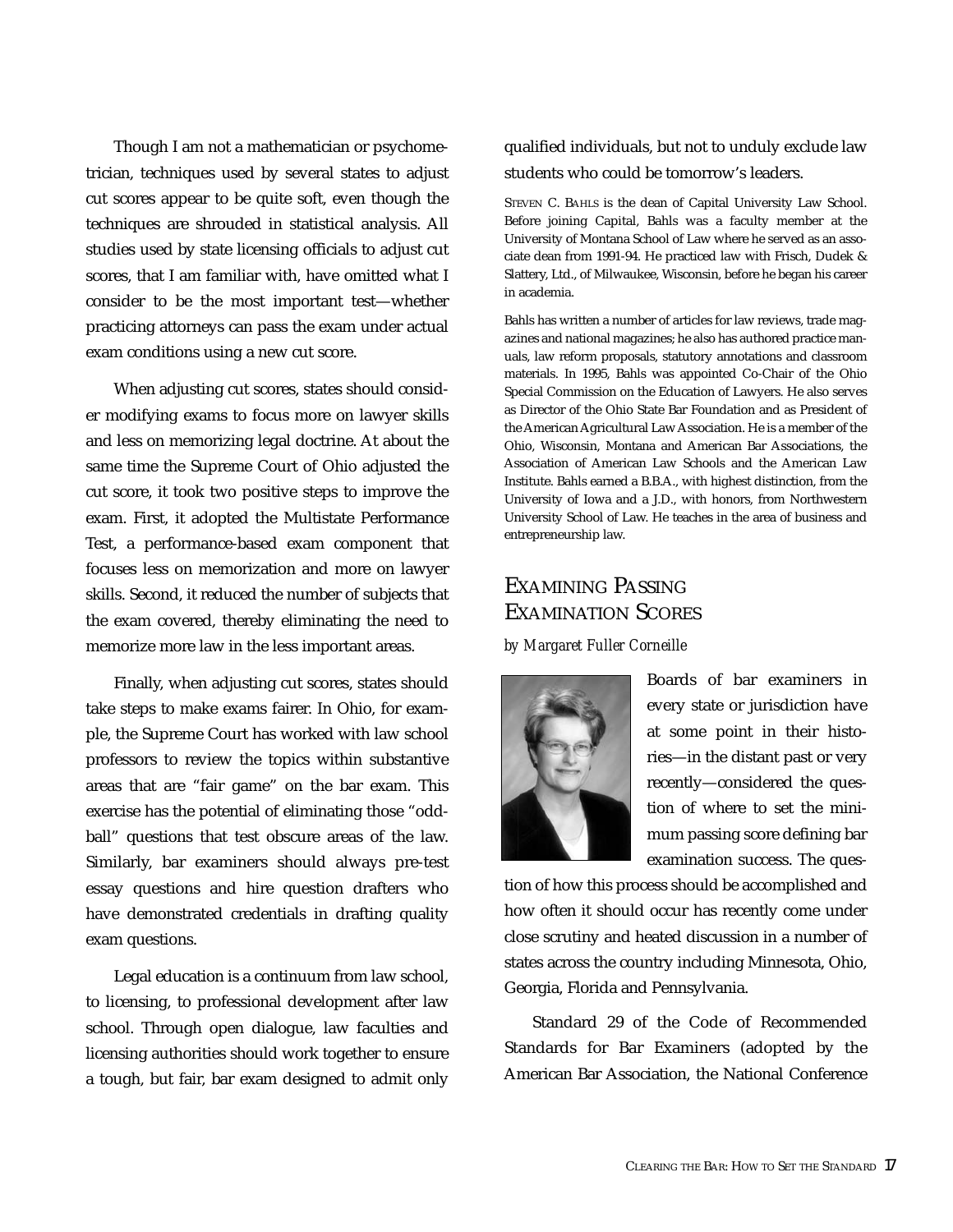of Bar Examiners, and the American Association of Law Schools) $<sup>1</sup>$  states that a "thorough study should</sup> be periodically made of the bar examination results to determine its effectiveness, to discover defects and to suggest possible improvements in the bar examination system." The Code also states that each jurisdiction "should make the results of these studies available to other jurisdictions upon request." Although the Code has been in existence since 1959 (amended by the ABA House of Delegates as recently as 1987) and has a place of honor on the shelves of bar examiners across the country, the notion of periodically re-examining the passing score is, in many cases, not without controversy.

Some states, such as Virginia and Georgia, studied the issue and raised their passing scores with little or no comment or objection. In Ohio, on the other hand, the increase in the passing score, which was instituted gradually over a period of several years, has led to vocal objections from various segments of the bar and especially from the deans of Ohio's nine law schools. In other states, including Minnesota and Florida, where increases in the passing score have been proposed but not implemented, deans of the law schools have also opposed the increases.

The Minnesota process did not begin with preconceived notions about which direction, if any, the passing score might go but arose out of the Board's obligation to revisit periodically the important question of setting the pass/fail score. The Minnesota Rules for Admission to the Bar (MRAB) state that the purpose for which the Board is established is

"[t]o ensure that those who are admitted . . . have the necessary . . . competence to justify the trust and confidence that clients, the public, the legal system, and the legal profession place in attorneys."2

The Board's authority permits it "to establish a minimum passing score" for the examination.3 The validity and integrity of the examination depend upon the passing score reflecting a level of minimum competence for the practice of law in the state of Minnesota.

In the mid 1970s, when the Multistate Bar Examination was added as a component of the Minnesota bar exam, the Minnesota Board of Law Examiners set its passing score at 260 (out of 400 possible points). The Board did not examine the issue again until 1998 when it retained Stephen P. Klein, Ph.D., to design two separate but related studies to consider the issue. In choosing Klein, the Board sought the advice of a testing professional who had conducted extensive research and had been published frequently over the previous 20 years on the topic of bar examinations and other forms of standardized testing.

Dr. Klein's first study was based upon asking the eight attorneys who acted as "lead graders" for the July 1997 Minnesota bar exam to re-read the essay answers from that exam, and to identify, on a 7-point raw grading scale, the score that represented a minimum passing score on the question.<sup>4</sup> The scores identified by each of the graders were then averaged and converted from the 7-point scale to a 200-point scale.<sup>5</sup> (In addition to the 200-point essay portion of the exam, Minnesota administers the Multistate Bar Exam, a 200-point multiple-choice test. Each portion of the test is weighted equally, thus totaling a 400-point scale.) The lead graders' score averages were then extrapolated to the 400-point total exam score range.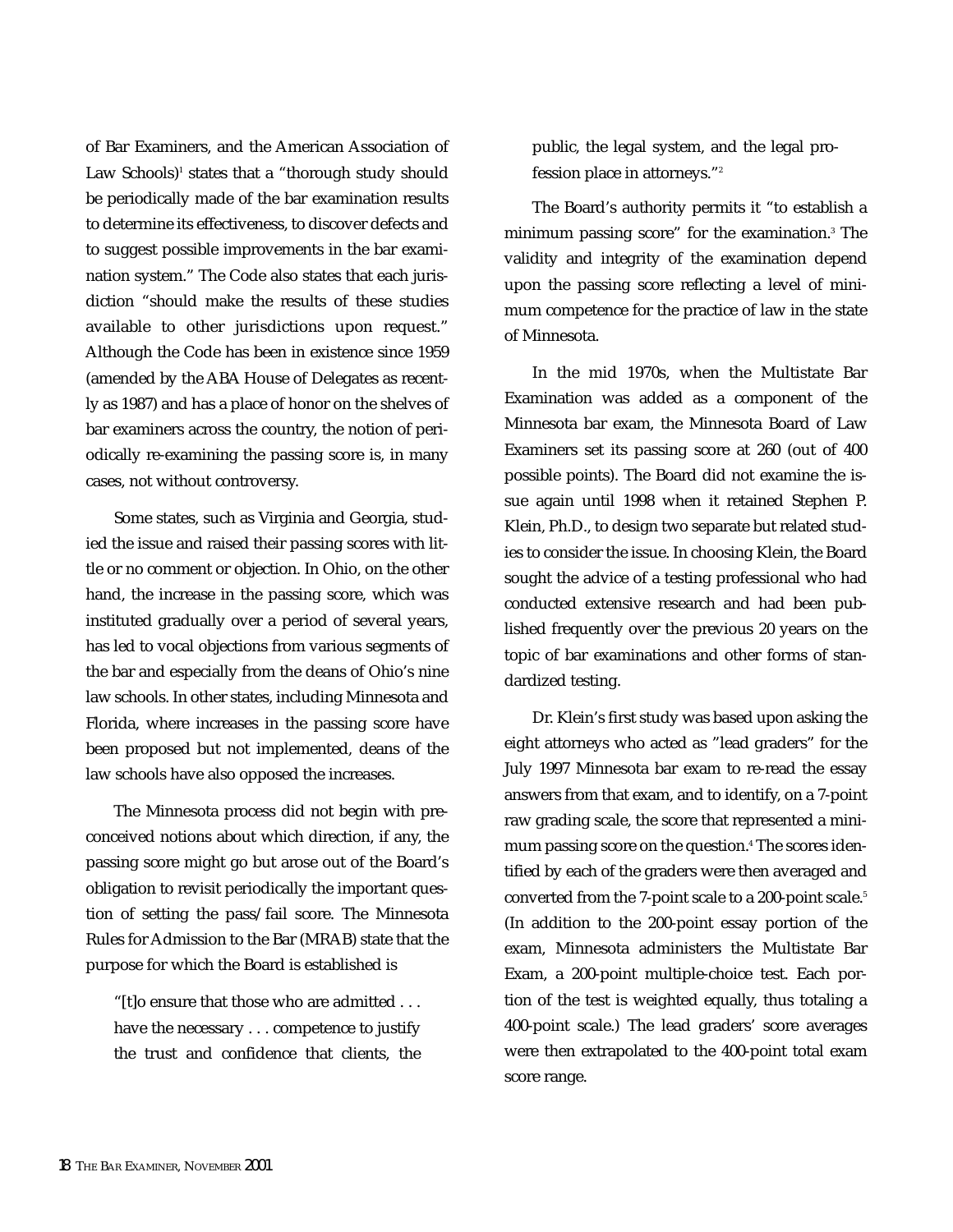Using this method, Klein concluded that the graders' responses showed that the minimum passing score should be set at 272, rather than the 260 currently used in Minnesota. The 12-point difference between the existing Minnesota passing score and the graders' findings was significant and indicated a need for further study.

The second and more comprehensive study designed by Klein involved extending a public invitation to members of the bar in Minnesota to participate in a review of the bar exam passing score. Notice was published in the legal newspapers, and later, when the publication did not result in a sufficient number of volunteers, scores of letters were sent to attorneys asking them to consider participating in the study. The solicitation letters were sent to law firms and sole practitioners around the state, public law offices, law deans, and judges in an attempt to create a panel of reviewers who would represent a diverse cross-section of legal practice in Minnesota.

Eventually, a panel of 36 attorneys was assembled and included 26 practitioners, 6 law professors, and 4 judges. The panel was geographically diverse and included 7 members of minority groups; 27 of the panelists were men and 9 were women.

To conduct their work, the panelists met for a half-day Saturday session at the Minnesota Judicial Center. The process began by Klein's asking the participants to grade 35 bar exam essays that had been written by examinees who took the July 1998 Minnesota Bar Exam. Klein had pre-selected a complete cross section of answers based upon the original graders' scoring decisions.

Participants were invited to discuss the question and the range of answers with their fellow graders,

but were asked not to attempt to reach consensus on grading standards. Participants were asked to read and assign a grade to each of the 35 essays using a 1 to 4 rating scale. The raw scores were described as follows: a score of 4 was "clearly passing"; a score of 3 was "minimally passing"; a score of 2 was "minimally failing"; and a score of 1 was "clearly failing."

Panelists were instructed to rate the papers based on the type of legal reasoning and writing that they would expect from any newly admitted attorney in order to meet a standard of minimum competency.6

The participant's ratings on the 1 to 4 scale were then converted to the 400-point scale for comparison purposes. Klein concluded that the study showed that the panelist graders, using the 4-point rating described above, would have established the Minnesota Bar Exam passing score at a level of 270.5—10.5 points above the current passing score of 260.

Taken together, these two studies suggested to the Board that some examinees were passing the Minnesota Bar Exam on the basis of essay answers that did not, in the opinion of a cross section of attorneys, judges and law professors, show a minimum level of legal competency. Accordingly, the Board recommended to the Supreme Court that Minnesota increase the minimum passing score from 260 to 270 over the following five years.

After receiving this recommendation, the Minnesota Supreme Court asked that the Board seek additional input from the legal community. The majority of those who responded, including the deans of the three Minnesota law schools as well as various representatives of the bar and legal organizations, objected to the proposed increase saying that